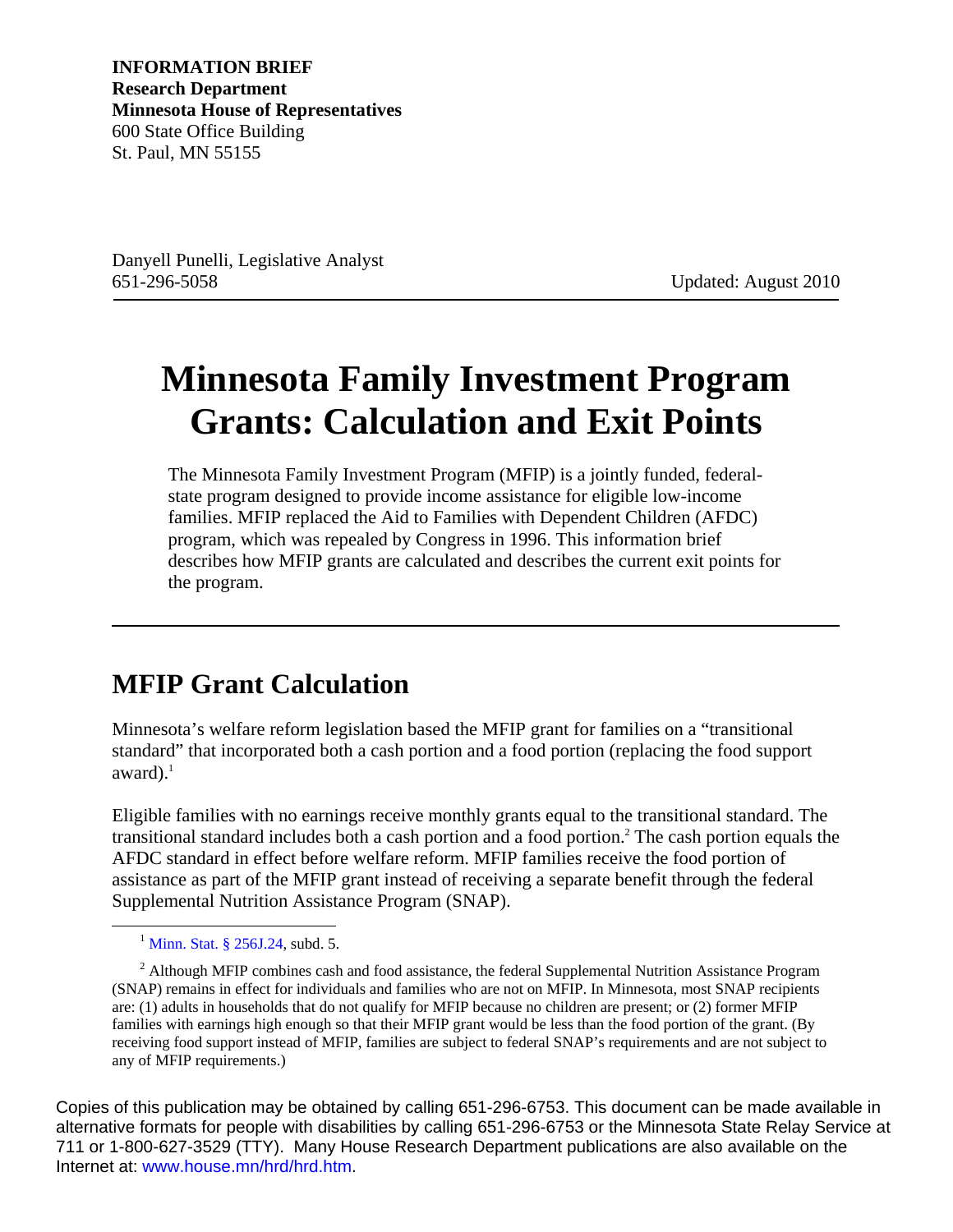A family receives both the cash and food portions of its monthly MFIP grant in electronic debit card form, called EBT (Electronic Benefits Transfer). The two kinds of benefits are electronically segregated on the family's EBT card. A family can only use the food portion of its MFIP benefits to pay for groceries, with qualifying purchases deducted from the balance in its food portion account. There are no such restrictions on the cash portion of a family's MFIP grant.<sup>3</sup> A family accesses the cash portion of its grant through automatic teller machines (ATMs). Table 1 shows the transitional standard by family size for families in which all members qualify for both MFIP cash and food assistance.<sup>4</sup>

| <b>Federal Fiscal Year 2010</b> |                     |                            |                                     |  |  |
|---------------------------------|---------------------|----------------------------|-------------------------------------|--|--|
| <b>Family Size</b>              | <b>Cash Portion</b> | $+$ Food<br><b>Portion</b> | $=$ Transitional<br><b>Standard</b> |  |  |
|                                 | \$250               | \$178                      | \$428                               |  |  |
| $\overline{2}$                  | 437                 | 327                        | 764                                 |  |  |
| 3                               | 532                 | 473                        | 1,005                               |  |  |
| 4                               | 621                 | 601                        | 1,222                               |  |  |
| 5                               | 697                 | 702                        | 1,399                               |  |  |
| 6                               | 773                 | 835                        | 1,608                               |  |  |
| 7                               | 850                 | 904                        | 1,754                               |  |  |
| 8                               | 916                 | 1,024                      | 1,940                               |  |  |
| 9                               | 980                 | 1,145                      | 2,125                               |  |  |
| 10                              | 1,035               | 1,269                      | 2,304                               |  |  |
| Each add'l<br>member            | 53                  | 125                        | 178                                 |  |  |

| Table 1                           |
|-----------------------------------|
| <b>MFIP Transitional Standard</b> |
| <b>Federal Fiscal Year 2010</b>   |

House Research Department

Beginning in October 1998, the food portion of the transitional standard was adjusted to reflect cost-of-living adjustments to the federal SNAP.<sup>5</sup> The food portion is adjusted as needed to reflect adjustments to SNAP. The cash portion of the MFIP transitional standard is not automatically adjusted.

MFIP provides an employment incentive for families with earnings by allowing them to disregard a percentage of earnings and by basing grants on a family wage level that equals 110 percent of the transitional standard.

 $\frac{1}{3}$  $3$  However, MFIP benefits are vendor-paid for all new applicants for the first six months a family is on the program. A county pays the applicant's shelter costs, up to the amount of the cash portion of the family's MFIP grant, directly to the landlord or mortgage holder.

<sup>&</sup>lt;sup>4</sup> Some MFIP recipients, such as relative caregivers who choose not to be part of the assistance unit and who are exempt from work activities, do not receive the food portion of the MFIP grant.

<sup>5</sup> [Minn. Stat. § 256J.24,](https://www.revisor.mn.gov/statutes/?id=256J.24) subd. 5a.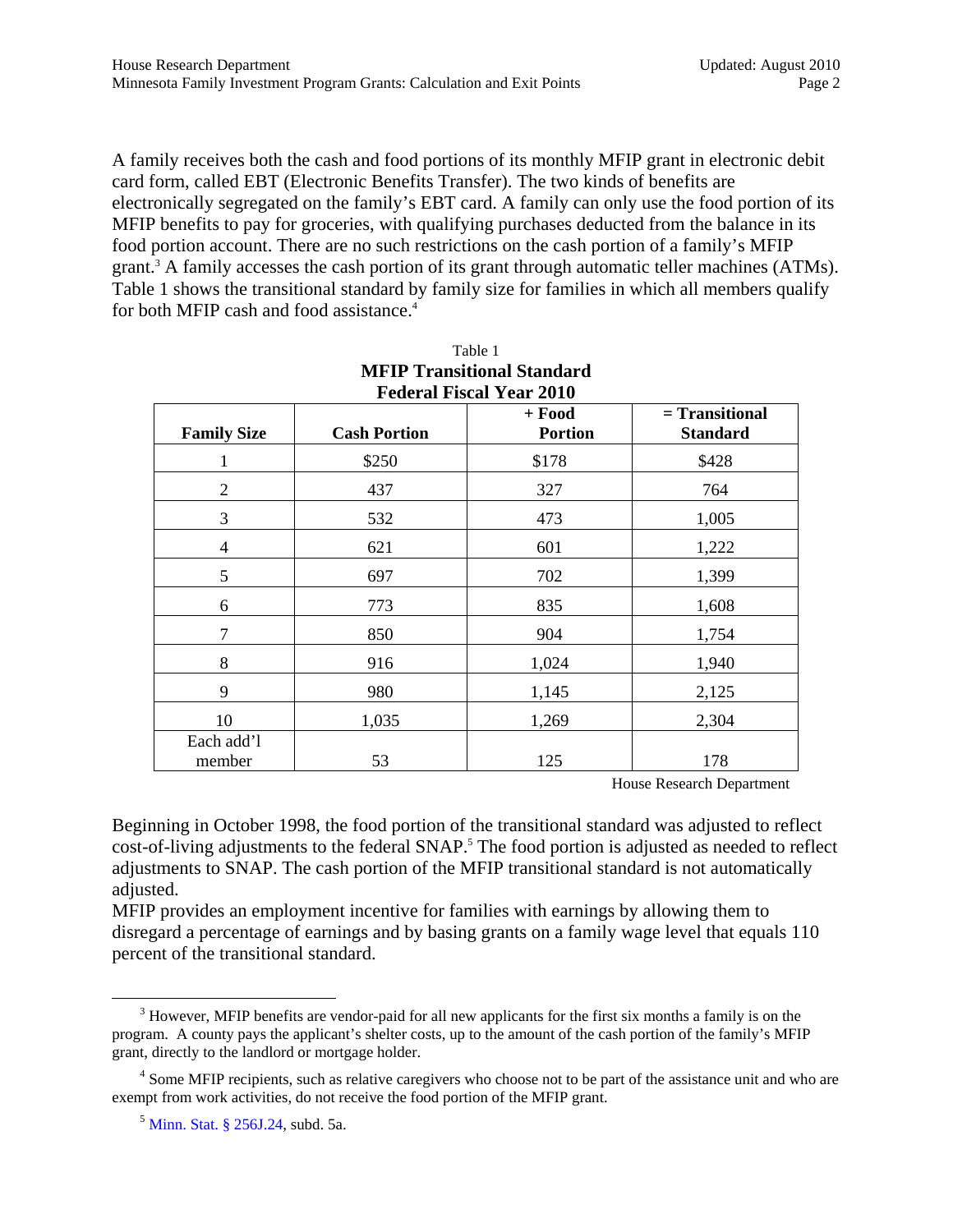Families without earnings receive a grant equal to the transitional standard—\$1,005 in the case of a single parent with two children. Families with earnings get to disregard a flat percentage of their earnings in determining their grant, and their grant is calculated by subtracting earnings (with the disregard applied) from a "family wage level" that is 110 percent above the transitional standard that applies to families without earnings.

Table 2 shows the MFIP grant calculation for a single parent of two children who works fulltime and earns \$7.25 per hour. The disregard and the family wage level combine to provide an incentive for MFIP recipients to participate in the workforce, since families get to keep some of their MFIP grant as they begin working.

When calculating a family's net income, a percentage of a family's gross income is disregarded. Currently, the earned income disregard is 37 percent.

| Single Parent with Two Children Earning \$7.25 Per Hour, Full-Time, 2010                                                                 |         |  |  |
|------------------------------------------------------------------------------------------------------------------------------------------|---------|--|--|
| (1) Calculate earnings after disregard                                                                                                   |         |  |  |
| Monthly earnings <sup>*</sup>                                                                                                            | \$1,257 |  |  |
| <i>minus</i> earned income disregard (37% of earnings)                                                                                   | 465     |  |  |
| <i>equals</i> earnings after disregard                                                                                                   | \$792   |  |  |
| (2) Calculate family wage level                                                                                                          |         |  |  |
| <b>Transitional standard</b>                                                                                                             | \$1,005 |  |  |
| Family wage level (110% of transitional standard)                                                                                        | \$1,106 |  |  |
| (3) Calculate grant                                                                                                                      |         |  |  |
| Family wage level                                                                                                                        | \$1,106 |  |  |
| <i>minus</i> earnings after disregard                                                                                                    | 792     |  |  |
| <i>equals</i> MFIP grant                                                                                                                 | \$314   |  |  |
| * Monthly earnings are calculated as one-twelfth of \$7.25 hourly rate times 40 hours<br>worked per week times 52 weeks worked per year. |         |  |  |

| Table 2                                                                 |  |
|-------------------------------------------------------------------------|--|
| <b>MFIP Grant Calculation</b>                                           |  |
| ingle Parent with Two Children Earning \$7.25 Per Hour, Full-Time, 2010 |  |

House Research Department

## **MFIP Exit Points**

Although MFIP does not directly specify a program "exit point," three- or four-member families lose eligibility for benefits at income levels about 115 percent of the federal poverty guidelines. Exit points for larger families are lower as a percentage of the poverty guidelines.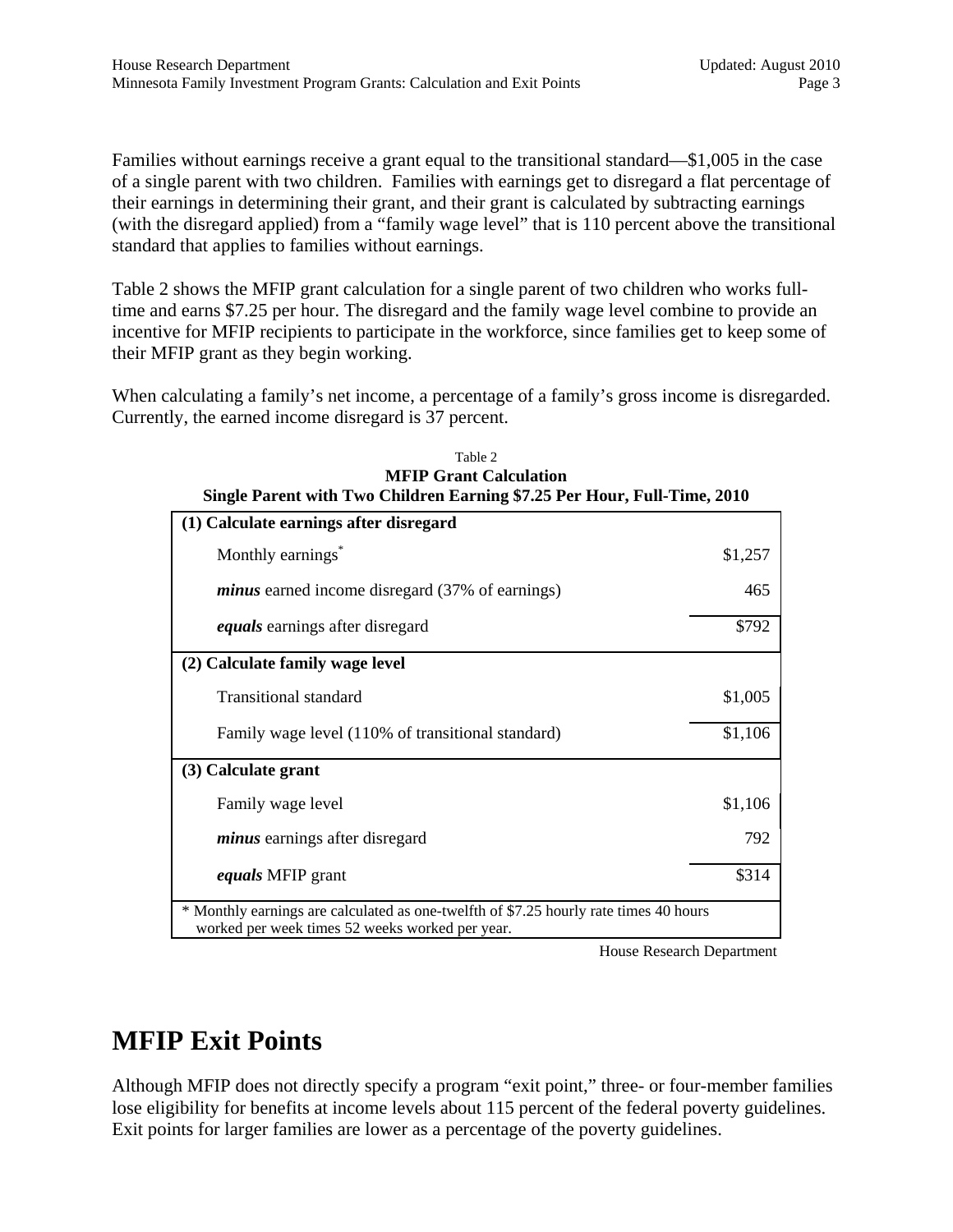The MFIP "exit point," or income level at which a family becomes ineligible for a grant, is not specified in statute. It is calculated mathematically as the income level at which earnings minus the 37 percent disregard equals the family wage level. In 2010, a family of three will be ineligible for MFIP when its monthly earnings reach \$1,754. After applying the 37 percent disregard, this family's earnings equal \$1,106, which is the 2010 family wage level for a family of three. Because the family's earnings after disregard equal the family wage level amount, the family's MFIP benefits are \$0, and the family becomes ineligible for MFIP. This exit point for a family of three translates to an hourly wage of \$10.12, or annual earnings of \$21,050.

Comparing the MFIP exit point to the federal poverty guidelines makes it easier to understand how much income a family can earn before becoming ineligible for a grant. During the development of the MFIP legislation in 1997, policymakers often discussed the program's exit point as a percentage of the poverty guidelines. At that time, 1996 federal poverty levels were the most recent available, and the program's exit point was at 120 percent of the 1996 federal poverty level for families with two, three, and four members. However, policymakers did not consider that the exit point as a percentage of the poverty guidelines varies with family size and that it was a lower percentage of the poverty guidelines for larger families. Currently, the program's exit point is 115 percent of the federal poverty guidelines for families with three members. Table 3 shows the exit point in 1997 and 2010 (for families with up to five members) as a percentage of the poverty guidelines and as an hourly wage.

| <b>Family Size</b> | 1997 Exit Point as a<br>Percent of 1996<br><b>Poverty Guidelines</b> | 2010 Exit Point as a<br>Percent of 2009<br><b>Poverty Guidelines</b> | 2010 Exit Point as an<br><b>Hourly Wage</b> |
|--------------------|----------------------------------------------------------------------|----------------------------------------------------------------------|---------------------------------------------|
|                    | 94%                                                                  | 83%                                                                  | $$7.25 (24 hours/week)^6$                   |
| 2                  | 121                                                                  | 110                                                                  | $$7.70$ (full-time)                         |
| 3                  | 121                                                                  | 115                                                                  | $$10.12$ (full-time)                        |
| 4                  | 119                                                                  | 116                                                                  | $$12.31$ (full-time)                        |
|                    | 116                                                                  | 114                                                                  | $$14.09$ (full-time)                        |

Table 3 **MFIP Exit Points** 

House Research Department

Table 3 shows that for families with more than one member, the exit point varies as a percentage of the poverty guidelines based on family size. In 2010, the exit point is 110 percent for families of two members, and 114 percent for a family of five. This is because the poverty guidelines increase by \$3,740 with each additional family member, compared to a smaller increase in the MFIP transitional standard as family size increases.

Absent specific intervention by policymakers, the MFIP exit point as a percentage of poverty will decrease from year to year for families of all sizes. Each year, the federal poverty guidelines

 $\overline{\phantom{0}}$  $6$  A one-person family will be ineligible for MFIP when the person works at least 24 hours per week at minimum wage—now \$7.25 per hour.